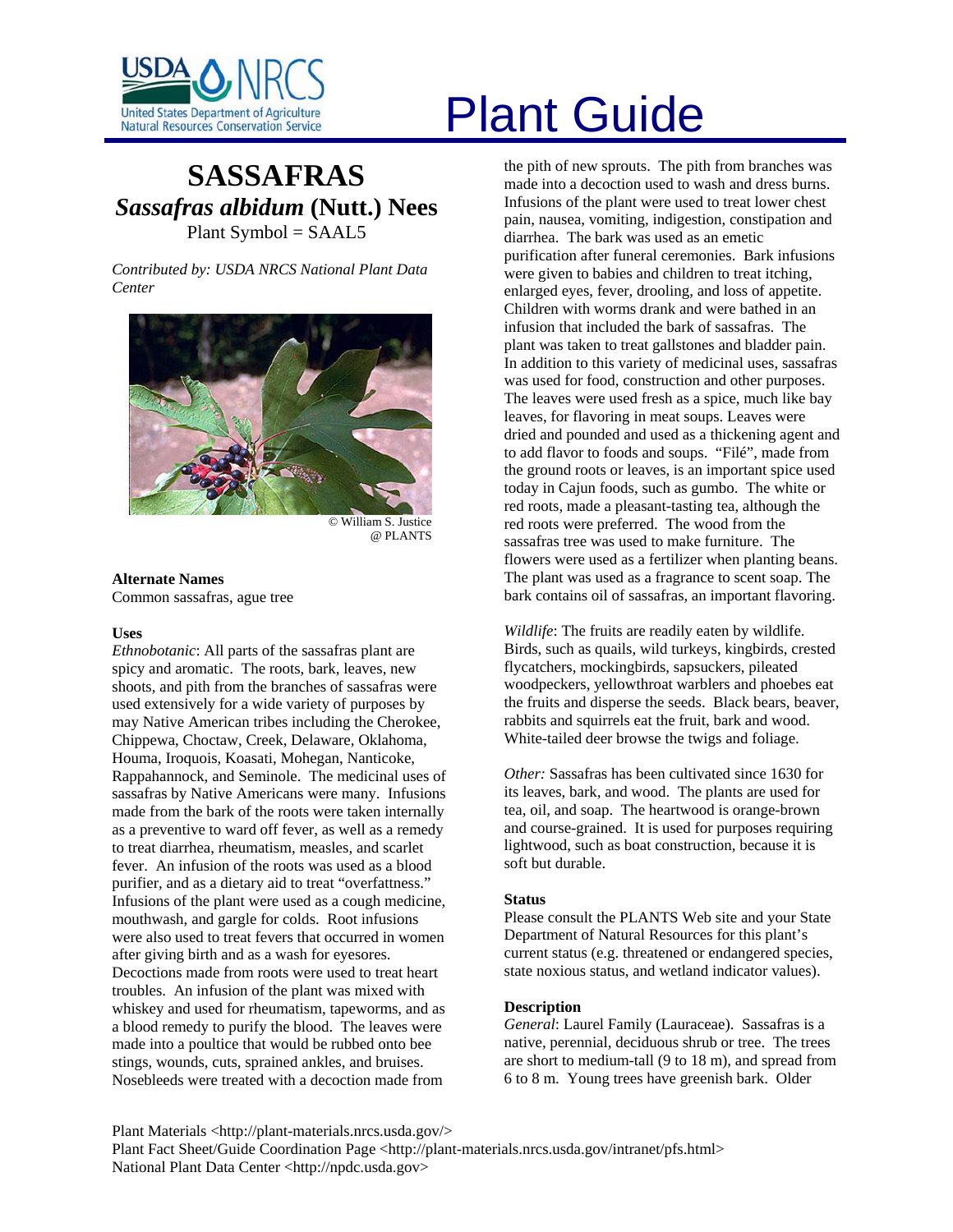trees have reddish brown bark that is rough, thick, and deeply ridged. The leaves are alternate and variable in shape with either none or one to three lobes at the apex. The two-lobed leaves are mittenshaped. The leaves are light, bright green during the summer and turn to bright yellow-orange and redorange in the fall. The trees are dioecious (a tree will have either male or female flowers) with fragrant flowers. The female flowers (1cm across), borne on small, terminal clusters before the leaves, are without petals, but have six greenish-yellow sepals (3 to 5 mm long). Male flowers are inconspicuous. The female trees have small, oval fruits (6 to 10 mm) that are dark blue with thick, red stalks. The leaf buds appear at the same time the tree flowers in early spring. The fruits ripen in the fall.

*Distribution*: Sassafras is native to the eastern United States. For current distribution, please consult the Plant Profile page for this species on the PLANTS Web site.

*Habitat*: This plant is a pioneer tree on disturbed sites in its native range. It is adapted to various soils with low pH. It can be found in woodlands, fields and along roadsides.

#### **Establishment**

Sassafras trees are valued for their fragrant spring bloom, interesting horizontal branching pattern, and striking fall color. The small trees are medium to fast growing and work well for landscape use as specimen trees and mass plantings. They are easy to culture and require little care. Although adapted to dry, sandy soils, they do best in moist, fertile soils in partial to full shade. Seeds, root-cuttings or suckers may propagate sassafras trees. Seeds are produced every one or two years after the plant reaches the minimum seed-bearing age of ten years. Seeds may be gathered when the fruits turn a dark blue. Seeds should be cleaned and stored at cool temperatures where they will last for up to two years. The seeds require prechilling for 120 days in order to germinate. Sow the seeds .5 to 1.5 cm deep in prepared beds in the late fall. The plants do not transplant well because of a deep taproot. It is therefore best to purchase young plants that have been grown in containers for successful transplanting.

#### **Management**

The trees can form dense thickets from sucker growth. These thickets can be quite striking in color during the fall months. If a single stem is desired, remove the suckers that develop. Mowing can easily control the suckers. The tree may be pruned in the winter to remove dead wood.

#### **Pests and Potential Problems**

The trees can develop a variety of insect and disease problems that are generally not serious. Insects will eat the foliage, but rarely eat the entire leaves. The plants may experience root rot if grown in wet, clay soils.

# **Cultivars, Improved and Selected Materials (and area of origin)**

These plant materials are somewhat available from commercial sources. Contact your local Natural Resources Conservation Service (formerly Soil Conservation Service) office for more information. Look in the phone book under "United States Government." The Natural Resources Conservation Service will be listed under the subheading "Department of Agriculture."

## **References**

Bailey, L.H. & E.Z. Bailey 1976. *Hortus Third: A concise dictionary of plants cultivated in the United States and Canada*. Simon and Schuster Macmillan Co., New York, New York. 1290 pp.

Banks, W.H. 1953. *Ethnobotany of the Cherokee Indians*. Master of Science Thesis, University of Tennessee, Tennessee. 216 pp.

Bushnell, D.I., Jr. 1909. *The Choctaw of Bayou Lacomb St. Tammany Parish Louisiana*. Smithsonian Institution Bureau of American Ethnology. Bulletin 48. 59pp.

Dirr, M.A. 1997. *Dirr's hardy trees and shrubs: an illustrated encyclopedia*. Timber Press, Portland, Oregon. 493 pp.

Dirr, M.A. 1998. *Manual of woody landscape plants. Fifth Edition*. Stipes Publishing, Champaign, Illinois. 1187 pp.

Halfacre, R.G. & A.R. Showcroft 1979. *Landscape plants of the Southeast*. Sparks Press, Raleigh, North Carolina. 325 pp.

Hamel, P.B. & M.U. Chiltoskey 1975. *Cherokee plants and their uses: A 400-year history*. Herald Publishing Company, Sylva, North Carolina. 65 pp.

Herrick, J.W. 1995. *Iroquois medical botany*. Syracuse University Press, Syracuse, New York. 278 pp.

Kniffen, F.B., H.F. Gregory, & G.A. Stokes 1994. *The historic Indian Tribes of Louisiana*. Louisiana